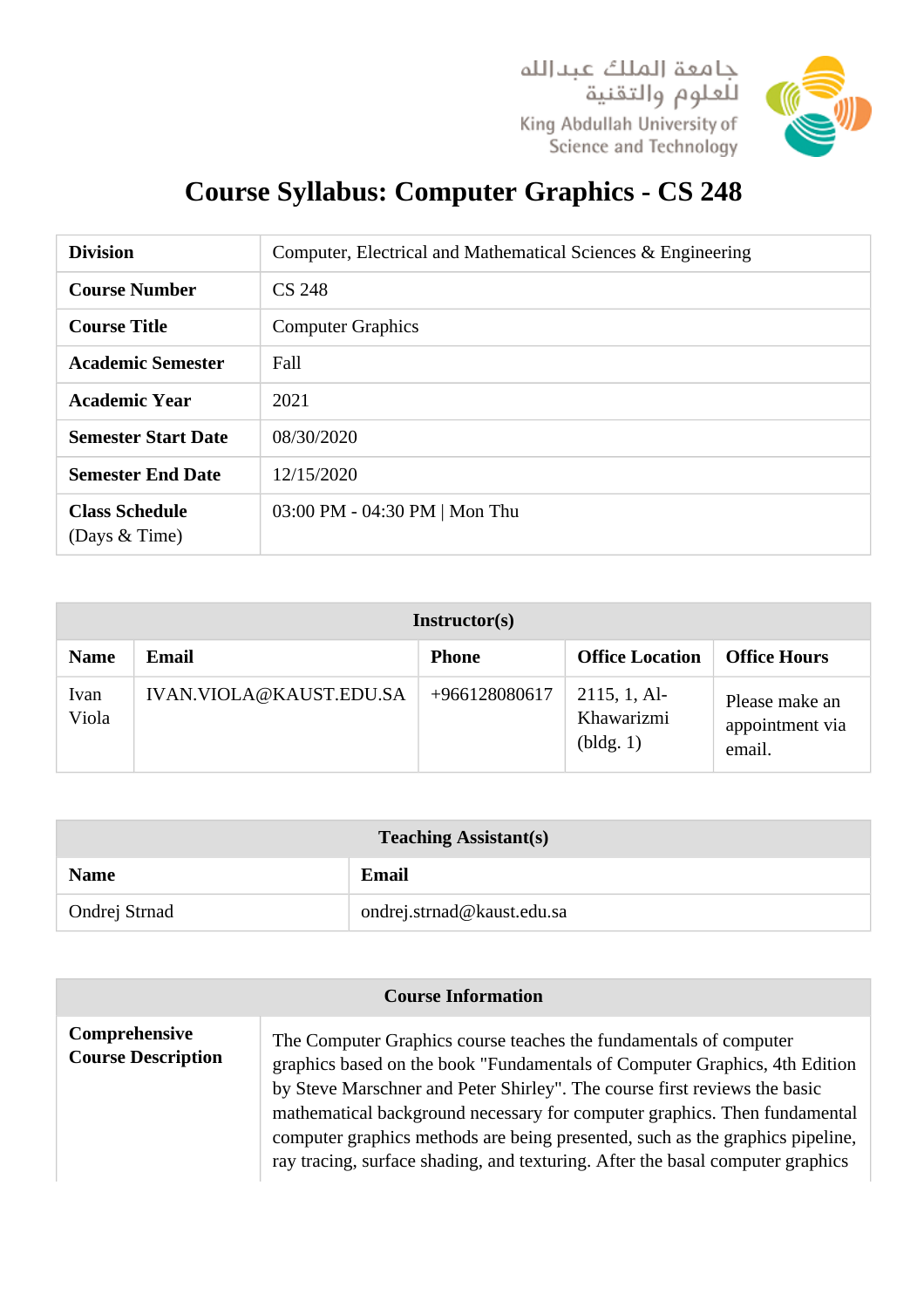|                                                 | knowledge, fundamental theoretical background from signal processing and<br>sampling are explained, necessary for comprehension of further more<br>advanced computer graphics topics. Advanced topics will include: computer<br>animation, global illumination, light, color, introduction to visual perception<br>and tone mapping, as well as global illumination, hardware-accelerated<br>rasterization graphics, computer graphics in games and visualization.<br>This fundamental knowledge will be taught in a form of pre-recorded online<br>lectures. These lectures will be coupled with Q&A sessions where students<br>can ask questions regarding the content that are sent by students to the<br>instructor in advance. On such session, we will also solve some geometric<br>problems relevant for computer graphics. The subject comprehension will be<br>tested by a written exam at the end of the semester. The exam will constitute<br>30% of the final grade. The other 70% will come from the practical<br>implementation of programming assignments, described below. These<br>assignments will be reviewed with the instructor in an interview to verify the<br>genuinity of the programmed code. Afterward, students will show their<br>implementation and results in a form of a 15 minute presentation to the other<br>participants of the course in a dedicated online session. |
|-------------------------------------------------|-----------------------------------------------------------------------------------------------------------------------------------------------------------------------------------------------------------------------------------------------------------------------------------------------------------------------------------------------------------------------------------------------------------------------------------------------------------------------------------------------------------------------------------------------------------------------------------------------------------------------------------------------------------------------------------------------------------------------------------------------------------------------------------------------------------------------------------------------------------------------------------------------------------------------------------------------------------------------------------------------------------------------------------------------------------------------------------------------------------------------------------------------------------------------------------------------------------------------------------------------------------------------------------------------------------------------------------------------------------------------------------------------------------|
| <b>Course Description</b><br>from Program Guide | Prerequisites: solid programming skills and linear algebra. The course first<br>reviews the basic mathematical background necessary for computer graphics.<br>Then fundamental computer graphics methods are being presented, such as<br>the graphics pipeline, ray tracing, surface shading, and texturing. After the<br>basic computer graphics knowledge fundamental theoretical background from<br>signal processing and sampling are explained necessary for comprehension of<br>further more advanced computer graphics topics. Advanced topics will<br>include: computer animation, global illumination, light, color, introduction to<br>visual perception and tone mapping, as well as global illumination, hardware-<br>accellerated rasterization graphics, computer graphics in games and<br>visualization.                                                                                                                                                                                                                                                                                                                                                                                                                                                                                                                                                                                   |
| <b>Goals and Objectives</b>                     | There are three main learning objectives: learning the fundamentals of<br>computer graphics; learning to program computer graphics algorithms;<br>learning the mathematics behind computer graphics;                                                                                                                                                                                                                                                                                                                                                                                                                                                                                                                                                                                                                                                                                                                                                                                                                                                                                                                                                                                                                                                                                                                                                                                                      |
| <b>Required Knowledge</b>                       | Linear algebra and calculus; programming; writing medium sized programs in<br>$C++ (500 - 2000$ lines of code);                                                                                                                                                                                                                                                                                                                                                                                                                                                                                                                                                                                                                                                                                                                                                                                                                                                                                                                                                                                                                                                                                                                                                                                                                                                                                           |
| <b>Reference Texts</b>                          | Fundamentals of Computer Graphics, 4th Edition, Peter Shirley, Steve<br>Marschner, A K Peters/CRC Press, 2015                                                                                                                                                                                                                                                                                                                                                                                                                                                                                                                                                                                                                                                                                                                                                                                                                                                                                                                                                                                                                                                                                                                                                                                                                                                                                             |
| <b>Method of evaluation</b>                     | <b>70.00%</b> - Homework /Assignments<br><b>30.00%</b> - Final exam                                                                                                                                                                                                                                                                                                                                                                                                                                                                                                                                                                                                                                                                                                                                                                                                                                                                                                                                                                                                                                                                                                                                                                                                                                                                                                                                       |
| Nature of the<br>assignments                    | There will be four assignments.<br>1. Implementation of a software ray caster: The task is to implement a<br>software raycaster that casts the rays from the viewpoint through a viewing                                                                                                                                                                                                                                                                                                                                                                                                                                                                                                                                                                                                                                                                                                                                                                                                                                                                                                                                                                                                                                                                                                                                                                                                                  |